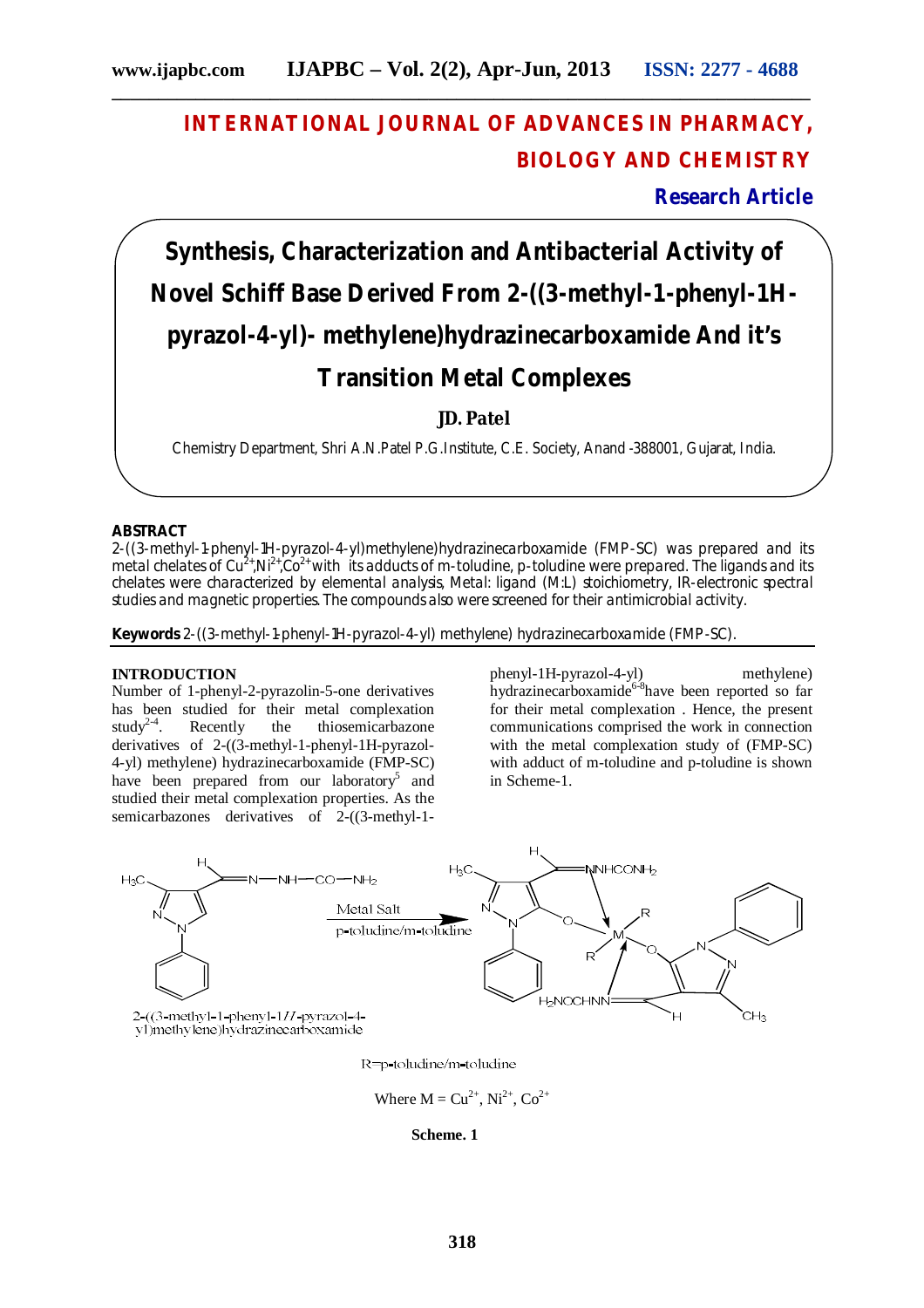**\_\_\_\_\_\_\_\_\_\_\_\_\_\_\_\_\_\_\_\_\_\_\_\_\_\_\_\_\_\_\_\_\_\_\_\_\_\_\_\_\_\_\_\_\_\_\_\_\_\_\_\_\_\_\_\_\_\_\_\_\_\_\_\_\_\_\_\_\_\_\_\_\_\_\_**

#### **EXPERIMENTAL MATERIALS**

All the chemicals used in the present work were of pure grade. For the preparation of the metal chelates of the Cu<sup>2+</sup>, Ni<sup>2+</sup>, C<sub>0</sub><sup>2+</sup> metal nitrates were used.

#### **Synthesis of 2-((3-methyl-1-phenyl-1H-pyrazol-4-yl) methylene) hydrazinecarboxamide**

The ligand FMP-SC was prepared in two steps described below

#### **(1) Preparation of 4-Formyl-2-pyrazolin-5-one**

The 1-phenyl-3-methyl-2-pyrazolin-5-one (0.1mole, 17.4gm) was placed in a flask equipped with a stirrer, separating funnel, and reflux condenser. It was then dissolved in dioxane (85ml) by application of heat. To the reaction mixture, calcium hydroxide (0.2mole, 14.81gm) was added, followed by the dropwise addition of the Formyl chloride  $(0.1$ mole) at this stage , the mixture become a thick paste and it's temperature also

increased, as this being a exothermic reaction. The reaction mixture was then refluxed for half an hour. The resulting calcium complex was then decomposed by pouring it into the dilute hydrochloric acid (200ml,2M).The resultant colored crystals were then collected on a Buchnerfunnel and recrystallized from an acidified Methanol-Water mixture 20:40 (v/v)[2,3,28].

#### **Preparation of 2-((3-methyl-1-phenyl-1Hpyrazol-4-yl) methylene) hydrazinecarboxamide (FMP-SC)**

Following procedure has been adopted in the preparation of semicarbazone of FMP used in the present study. The semicarbazone was prepared by refluxing 1:1 mole 4-Formyl-2-pyrazolin-5-one and semicarbazide hydrochloride in methanol for 1hr. The semicarbazone of FMP, thus obtained was filtered, recrystallised from methanol and designated as FMP-SC. Yield was 72%. It m.p.was  $228^{\circ}$ c (uncorrected).

|             |       | <b>Elemental Analysis</b><br>$C_{12}H_{13}N_5O(243.26)$ |       |
|-------------|-------|---------------------------------------------------------|-------|
|             | $C\%$ | $H\%$                                                   | $N\%$ |
| Calculated: | 59.25 | 5.39                                                    | 28.79 |
| Found :     | 59.12 | 5.20                                                    | 28.24 |

#### **IR Features**

| $3380 \text{ cm}^{-1}$ N-H (m, br) $3300 \text{ cm}^{-1}$ N-H (m, s) |                                  |  |
|----------------------------------------------------------------------|----------------------------------|--|
| $3052 \text{ cm}^{-1}$ C-H(m,br) $2957 \text{ cm}^{-1}$ C-H(w,sh)    |                                  |  |
| $1640 \text{cm}^{-1}$ C=N (w,br) 1630 cm <sup>-1</sup> C=N (m,br)    |                                  |  |
| 1700 cm <sup>-1</sup> C=O(s,sh) 965 cm <sup>-1</sup> N-N (m,sh)      |                                  |  |
|                                                                      | 1219 cm <sup>-1</sup> O-H (m,sh) |  |

#### **NMR**

(DMSO) 7.2-7.6 ppm multiplet aromatic -H 7.40-7.51ppm (1H) Singlet -H 2.0-2.9 ppm (3H) Singlet -CH<sup>3</sup> 6.0-6.10 ppm (2H) singlet  $-NH<sub>2</sub>$ 7.01-7.20ppm (1H) singlet -NH

#### **Synthesis of adducts of**  $C_0$  **(II), Ni (II), and Cu (II) chelates**

The metal salt was dissolved in distilled water .The DMF ligand solution containing base (m-toludine /p-toluidine) in slight excess over the metal: ligand ratio 1:2 was added to it dropwise and with constant stirring. The mixture was refluxed for 30 minutes on a hot oil-bath. The reddish brown product was filtered and washed well with ethanol and distilled water and was dried in oven at a temperature  $45^{\circ}$ C.

#### **Measurements**

The elemental analysis for C, H, and N were carried out on elemental analyzer. IR spectra of FMP-SC and its metal complexes were scanned on

a Perkin-Emer 983(USA) spectrophotometer KBr. Estimation of metal in each compound was carried out by gravimetric oxide method and EDTA titration as described by Flaschka<sup>1</sup>. The vibrating sample magnetometer (VSM), model 7304(4-inch electromagnet VSM system), lakeshore crytronics, Inc., USA, was used to characterize magnetic properties of metal chelates<sup>24</sup>. The diffused reflectance spectra of solid metal complexes were recorded on a Beckman-DK-2A spectrophotometer<br>with a solid reflectance compound. The with a solid reflectance compound. thermograms of the chelates were recorded on SDT-2960 simultaneous DSC-TGA. The electrical conductivity of all the complexes were measure in DMF using "conductivity Bridge 305" (systronics).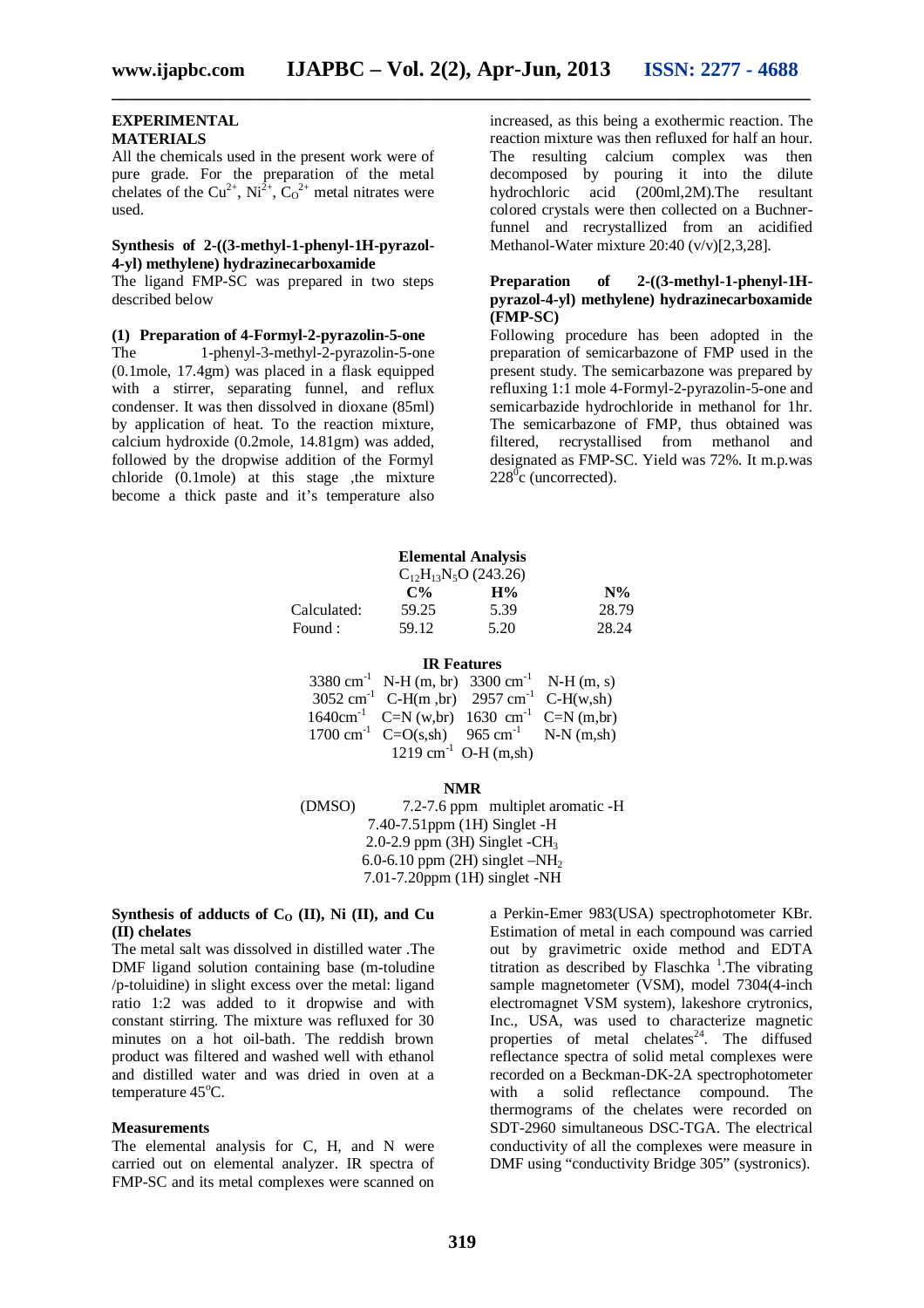**\_\_\_\_\_\_\_\_\_\_\_\_\_\_\_\_\_\_\_\_\_\_\_\_\_\_\_\_\_\_\_\_\_\_\_\_\_\_\_\_\_\_\_\_\_\_\_\_\_\_\_\_\_\_\_\_\_\_\_\_\_\_\_\_\_\_\_\_\_\_\_\_\_\_\_**

#### **Antifungal activity**

The fungicidal activity of all the compounds was studied at 1000 ppm concentration in vitro plant pathogenic organisms listed in Table-4. The antifungal activities of the entire sample were measured by cup plate method. Each of the plant pathogenic strains on potato dextrose agar (PDA) medium[26]. Such a PDA medium contained potato 200 gms, dextrose 20gms, agar 20gms and water 1 litre. 5 days old cultures were employed. The compounds to be tested were suspended (1000ppm) in a PDA medium and autoclaved at 120° C for 15 min. at 15 atm pressure. These medium were poured into sterile Petri plate and the organisms were inoculated after cooling the Petri plate. The percentage inhabitation for fungi was calculated after 5 days using the formula given below.

### **Percentage of inhibition =100 (X-Y) X**

Where, X: Area of colony in control plate Y: Area of colony in test plate The fungicidal activity all compounds are shown in

Table-3.

#### **RESULT AND DISCUSSION**

The parent ligand FMP-SC was amorphous powdered, soluble in various solvents like dioxane, DMSO, and DMF. The results of elemental analysis of the ligands are reported in a Table-1. They are consistent with the predicted structure as Scheme-1. The ligand was synthesized as shown in Scheme-1. Examination of IR spectrum of FMP-SC reveals that a broad band of N-H is observed at  $3380 \text{cm}^{-1}$ as well as  $1640 \text{ cm}^{-1} \text{ C=N}$ (azomethine),1700  $\text{cm}^{-1}$ (C=O). The NMR data also confirm the structure of FMP-SC. The metal complexes of FMP-SC with it' adducts and the metal ions  $Cu^{2+}$ ,  $Ni^{2+}$ ,  $Co^{2+}$  vary in colours. On the basis of the proposed structure as shown in Scheme-1, the molecular formula of the FMP-SC ligand is  $C_{12}H_{13}N_5O$  (243.30) which upon complex ion coordinates with one central metal atom at four coordinates sites and with two adduct molecules. Therefore the general molecular formula of the resulting metal complex is  $[C_{12}H_{13}N_5O]_2.M$ .  $(Adduct)_2$  for divalent metal ions[25]. This has been confirmed by results of elemental analysis of all the metal chelats and their parent ligand. The data of elemental analysis reported in Table-1 are in arrangement with the calculated values of C, H and N based on the above mentioned molecular formula of parent ligand as well as metal complex. The electrical conductivity of these complexes in acetonitrile indicates that the complexes are essentially non-electrolytes.

IR spectra of metal complexes reveal that all the spectra are identical in all respects. The comparison of IR spectrum of the parent ligand FMP-SC (Table-3) with that of its each metal complex has revealed certain characteristics differences.

One of the significant differences to be expected between the IR spectrum of the parent ligand and its metal complex is the presence of more broadened bands in the region of 3450-3100cm-1 for the metal complex as the oxygen of the O-H, nitrogen of N-H of ligands forms a coordination band with the metal ions. It is gratifying to note that the ligand band at  $965 \text{cm}^{-1}$  assigned to v (N-N), shifts to  $990-1000 \text{cm}^{-1}$  on complexation leading further support to the involvement of nitrogen of azomethine moiety in the complex formation. The ligand band at 1700cm<sup>-1</sup> show an absorption due to O-H in the region 1250-1210cm-<sup>1</sup>.This peak is either missing or shows a significance lowering of intensity in the chelates $9,22,23$ .

Examination of data of the metal content in each compound revealed a 1:2 metal: ligand (M:L) stoichiometry in all of the complex of divalent metal ions.

The diffuse electronic spectrum of [Cu(FMP- $SC<sub>2</sub>(m-T<sub>2</sub>)$  metal complex shows broad band at 15384cm-1 on a strong charge transfer band [10] at  $25000 \text{cm}^{-1}$ .the  $25000 \text{cm}^{-1}$ .the [Ni(FMP-SC)( m-T)<sub>2</sub>] and<br>[Cu(FMP-SC)( m-T)<sub>2</sub>] complex gave three  $[Cu(FMP-SC)(m-T)<sub>2</sub>]$  complex gave three<br>absorption bands respectively at 11169, bands respectively 17239,27395 and 15384 cm<sup>-1</sup> corresponding to  ${}^{4}T_{1g}$  $\rightarrow$ <sup>2</sup>T<sub>1g</sub> and <sup>4</sup>T<sub>1g</sub>(p) transitions. thus absorption bands at the diffuse, reflectance spectra and the value of magnetic moments indicate and octahedral configuration for the  $[Ni(FMP-SC)(p-T)_2]$  and  $[Cu(FMP-SC)(p-T)<sub>2</sub>]$  complex $[11,14,24,25]$ . The spectra show bands at 11420, 17392 and 26315cm <sup>1</sup>. These bands correspond to the  ${}^{6}A_{1g} \rightarrow {}^{4}T_{1g}(G)$ ,  ${}^6A_{1g} \rightarrow {}^4T_{2g}(G)$  and  ${}^4A_{1g} \rightarrow {}^4E_g$ ,  ${}^4A_{1g}(G)$ transition respectively, in an octahedral stereochemistry<sup>15-21</sup>.

Conductivities of all the complexes were measured in acetonitrile solvent, all the complexes were found to be non-electrolytic in nature of 1:1 type, and molar conductivity values were in the range of 3.28-22.22 ohm<sup>-1</sup> cm<sup>2</sup>mole<sup>-1</sup>in DMF.

The antifungal activity of all the compounds measured for various plant pathogens. Inspection of the result shown in Table-3 indicated that all compounds are good toxic for fungi. Out of all the compounds copper chelates is more toxic than other. These compounds almost inhibit the fungi about 70%. Hence, produced metal chelates can be employed as garden fungicides. Further work in these directions is in progress $^{27}$ .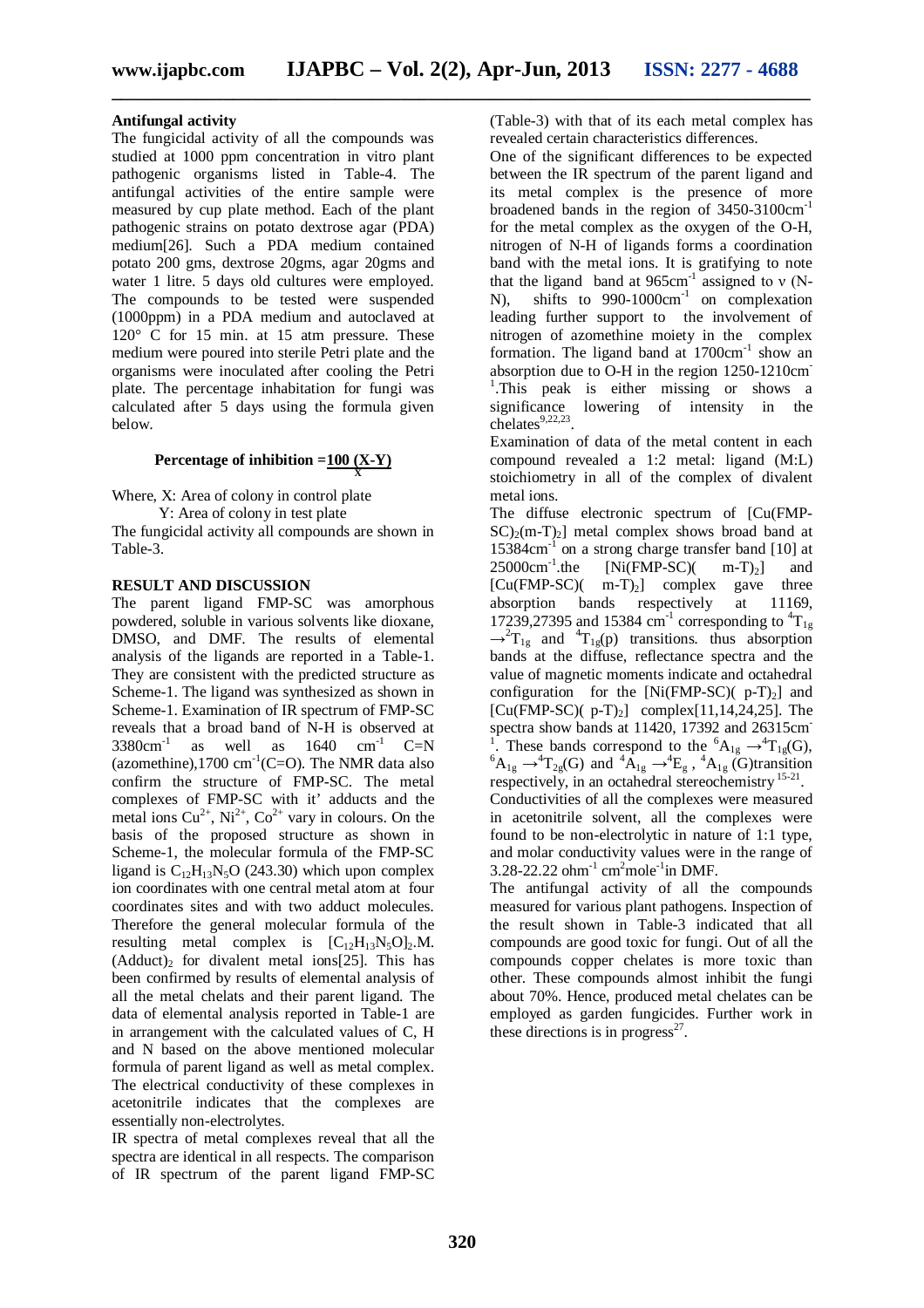|                             |        |                           |       | ຼ    |       |       |       |      |       |       |              |
|-----------------------------|--------|---------------------------|-------|------|-------|-------|-------|------|-------|-------|--------------|
|                             |        | <b>Elemental Analysis</b> |       |      |       |       |       |      |       |       |              |
| <b>Empirical Formula</b>    | Yield  | $C\%$                     |       |      | H%    | $N\%$ |       |      | $M\%$ | ам    | ueff<br>B.M. |
|                             | $(\%)$ | Cald                      | Found | Cald | Found | Cald  | Found | Cald | Found |       |              |
| $C_{12}H_{13}N_5O$          | 72     | 59.25                     | 59.12 | 5.39 | 5.20  | 28.79 | 28.54 | ---- | ----- |       |              |
| $[Cu(FMP-SC)2(m-T)2]$       | 75     | 57.45                     | 57.00 | 5.33 | 5.21  | 21.16 | 21.01 | 7.98 | 7.98  | 10.29 | 2.01         |
| $[Ni(FMP-SC)_{2}(m-T)_{2}]$ | 67     | 57.80                     | 57.28 | 5.36 | 4.98  | 21.29 | 20.97 | 7.43 | 7.49  | 9.82  | 2.80         |
| $[Co(FMP-SC)2(m-T)2]$       | 65     | 57.79                     | 57.08 | 5.36 | 4.96  | 21.29 | 20.91 | 7.45 | 7.45  | 3.98  | 4.38         |
| $[Cu(FMP-SC)2(p-T)2]$       | 71     | 57.79                     | 57.47 | 5.36 | 5.02  | 21.29 | 20.88 | 7.45 | 7.42  | 3.74  | 1.96         |
| $[Ni(FMP-SC), (p-T),]$      | 73     | 57.80                     | 57.49 | 5.36 | 5.29  | 21.29 | 21.22 | 7.43 | 7.39  | 8.89  | 3.01         |
| $[Co(FMP-SC),(p-T),]$       | 76     | 57.79                     | 57.08 | 5.36 | 4.98  | 21.20 | 20.78 | 7.45 | 7.45  | 3.74  | 4.51         |

**Table 1: Analysis of FMP-SC Ligand and its metal chelates with adducts**

**\_\_\_\_\_\_\_\_\_\_\_\_\_\_\_\_\_\_\_\_\_\_\_\_\_\_\_\_\_\_\_\_\_\_\_\_\_\_\_\_\_\_\_\_\_\_\_\_\_\_\_\_\_\_\_\_\_\_\_\_\_\_\_\_\_\_\_\_\_\_\_\_\_\_\_**

## **Table 2: Electronic Spectra Data of Co(II),Ni(II)**

| and Cu(II) Chelates $(cm-1)$ |                     |                                                                    |                 |          |            |                     |  |  |  |  |
|------------------------------|---------------------|--------------------------------------------------------------------|-----------------|----------|------------|---------------------|--|--|--|--|
| <b>Metal Chelates</b>        |                     | <b>Observed transition energies</b><br>${}^4A_{1g}(F) \rightarrow$ |                 |          |            |                     |  |  |  |  |
|                              | ${}^{4}T_{2g}(F)^*$ | $\mathbf{A}_{2g}(\mathbf{F})^*$                                    | ${}^4T_{12}(P)$ | $B_{35}$ | <b>B35</b> | $\sqrt{2/\sqrt{1}}$ |  |  |  |  |
| $[Cu(FMP-SC)2(m-T)2]$        | 15384               |                                                                    |                 |          |            |                     |  |  |  |  |
| $[Ni(FMP-SC)_{2}(m-T)_{2}]$  | 11169               | 17239                                                              | 27395           | 720      | 0.691      | 1.54                |  |  |  |  |
| $[Co(FMP-SC)2(m-T)2]$        | 9949                | 17005                                                              | 21592           | 1162     | 1.196      | 1.70                |  |  |  |  |
| $[Cu(FMP-SC)2(p-T)2]$        | 15151               |                                                                    |                 |          |            |                     |  |  |  |  |
| $[Ni(FMP-SC)2(p-T)2]$        | 11420               | 17392                                                              | 26315           | 685      | 0.658      | 1.52                |  |  |  |  |
| $[Co(FMP-SC)2(p-T)2]$        | 8900                | 16666                                                              | 20551           | 928      | 0.955      | 1.87s               |  |  |  |  |

|  | Table 3: Infrared spectra of FMP-SC and adducts of its Co(II) ,Ni(II) and Cu(II) complexes $\rm (cm^{-1})$ |  |  |
|--|------------------------------------------------------------------------------------------------------------|--|--|
|--|------------------------------------------------------------------------------------------------------------|--|--|

| Ligands and it's complexes  | √N-н        | $V_{\mathbf{C}=\mathbf{H}}$ | $V_{C=N}$<br>(Azo methine) | $V_{C=N}$<br>(adduct) | $V_{N-N}$   | $V_{M-N}$               | $\delta$ o-h |
|-----------------------------|-------------|-----------------------------|----------------------------|-----------------------|-------------|-------------------------|--------------|
| $[Cu(FMP-SC)_{2}(m-T)_{2}]$ | 3440(w, br) | 2925(w,sh)                  | 1622(w,sh)                 | 1585(w,sh)            | 960(w,sh)   | 530(w,sh)               | 1210(w,sh)   |
| $[Ni(FMP-SC)2(m-T)2]$       | 3380(w, br) | 2932(w,sh)                  | 1600(w, sh)                | 1582(w,sh)            | 980(m,sh)   | 540(w,sh)               | 1220(w,sh)   |
| $[Co(FMP-SC)2(m-T)2]$       | 3420(w, br) | 2925(w,sh)                  | 1605(w, br)                | 1595(w, br)           | 975(m,sh)   | 465(w,sh)               | 1210(w,sh)   |
| $[Cu(FMP-SC)2(p-T)2]$       | 3435(w, br) | 2930(w,sh)                  | 1610(w, sh)                | 1590(w,sh)            | 995(w,sh)   | 535(w,sh)               | 1208(w,sh)   |
| $[Ni(FMP-SC)2(p-T)2]$       | 3455(w, br) | 2918(w,sh)                  | 1622(w,sh)                 | 1590(w,sh)            | 950(w,sh)   | 540(m,sh)               | 1205(w,sh)   |
| $[Co(FMP-SC)2(p-T)2]$       | 3460(w, br) | 2930(w,sh)                  | 1600(w, sh)                | 1595(w,sh)            | 1000(w, sh) | 525(w,sh)<br>485(w, br) | 1205(w,sh)   |

\*  $\sqrt{\text{o-H(H-bonded)}}$ :2800-3350

#### **Table 4: Antifungal activity of fmp-sc ligand and its metal chelates with its adducts**

| <b>Compounds</b>      | Zone of inhibition of fungus at $1000$ ppm $(\%)$ |    |           |    |    |    |    |  |
|-----------------------|---------------------------------------------------|----|-----------|----|----|----|----|--|
|                       | RТ                                                | N  | <b>RN</b> | AN | AF | AA | AК |  |
| $[Cu(FMP-SC)2(m-T)2]$ | 53                                                | 56 | 54        | 60 | 59 | 66 | 69 |  |
| $[Ni(FMP-SC)2(m-T)2]$ | 85                                                | 68 | 71        | 80 | 76 | 76 | 80 |  |
| $[Co(FMP-SC)2(m-T)2]$ | 81                                                | 69 | 69        | 70 | 69 | 79 | 79 |  |
| $[Cu(FMP-SC)2(p-T)2]$ | 63                                                | 70 | 70        | 67 | 72 | 72 | 80 |  |
| $[Ni(FMP-SC)2(p-T)2]$ | 76                                                | 72 | 67        | 72 | 75 | 73 | 81 |  |
| $[Co(FMP-SC)2(p-T)2]$ | 77                                                | 63 | 59        | 71 | 79 | 81 | 78 |  |

BT= *Botrydeplaia thiobromine* N= *Nigrospora Sp*. RN= *Rhisopus Nigricans* AN= *Asperginus niger* AF= *Aeprogines funigalus* AA= anida Albicans AK= Andida krusegios candida grabrataHO5

#### **REFERENCES**

- 1. Fackler JP. J Inorg Chem. 1966;7:361.
- 2. Patel JD and Shah PJ. E-Journal of Chemistry.2010;7(2):357-362.
- 3. Arinze JC, Daniel NE and Ogwuegbu MOC. Journal of Emerging Trends in<br>Engineering and Applied Sciences Engineering and Applied (JETEAS). 2012;3(1):61-68.
- 4. Rafique S, Idrees M, Nasim A, Akbar H and Athar A. Biotechnology and Molecular Biology Reviews . 2010;5(2):38-45.
- 5. Rana AK , Lade SB, Joshi MJ and Shah NM, Chem Sci Trans. 2013;2(1):192-196.
- 6. Raj DS, Shah JR and Shah PC. Synth React Inorg Met-Org Chem.1992;22:321.
- 7. Belaid S, Landreau A, Djebbar S, Benali-Batich O, Khan MA and Bouet G. Trans Met Chem. 2008; 33:511.
- 8. Raj DS, Parmar NJ and Shah JR. Synth React Inorg. Met Org Chem. 2004; 34:697.